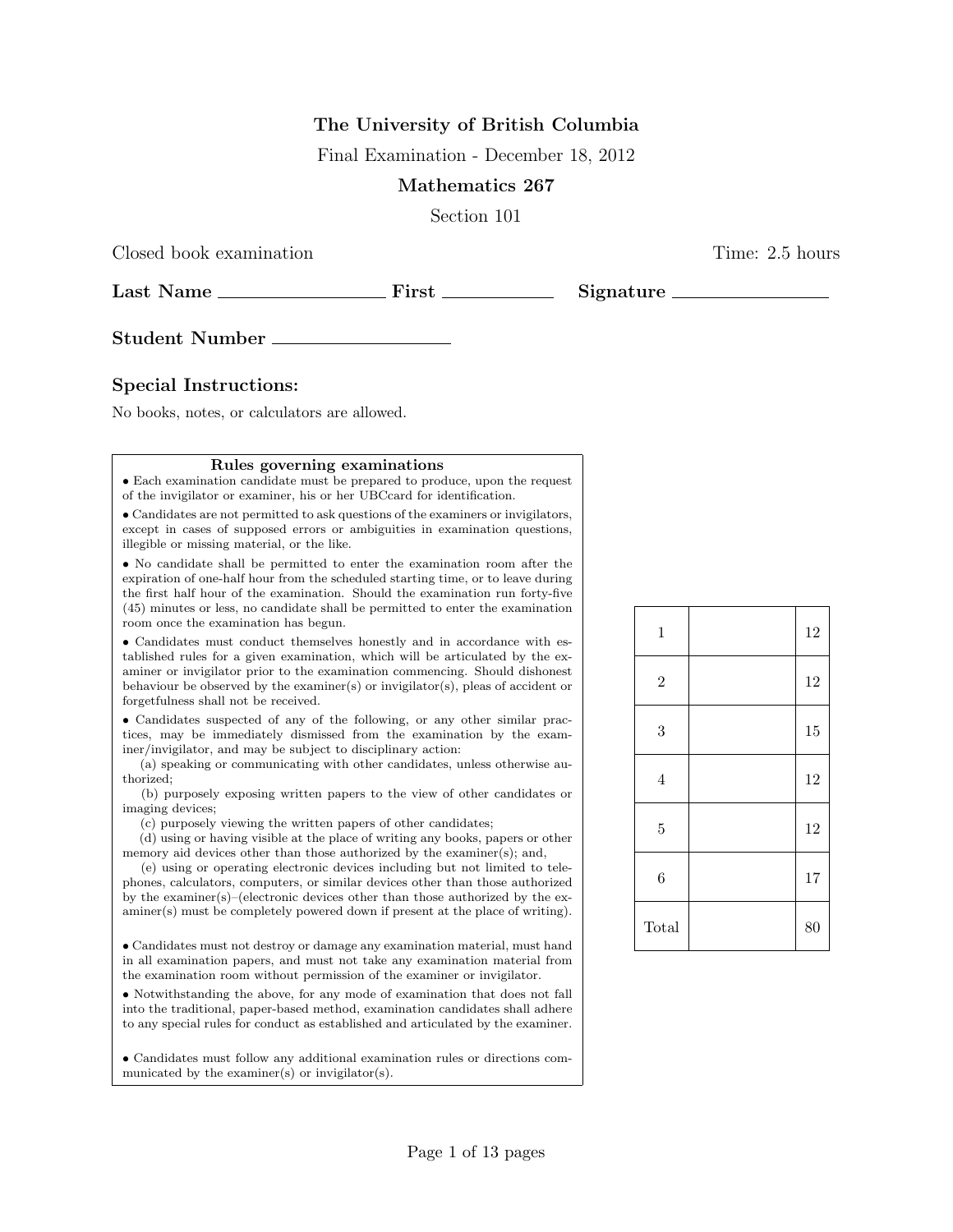**Problem 1.** [12 points] Let  $f(t)$  be a periodic function with  $f(t) = |t|$  for  $-2 < t \le 2$  and period  $T = 4$ .

- (a) [3 points] Sketch the graph of  $f(t)$ . Show at least three periods. Is  $f(t)$  odd, even or neither?
- (b) [6 points] Find the real Fourier Series of  $f(t)$ .
- (c) [3 points] Use part (b) to calculate the infinite sum

$$
1 + \frac{1}{3^2} + \frac{1}{5^2} + \frac{1}{7^2} + \cdots
$$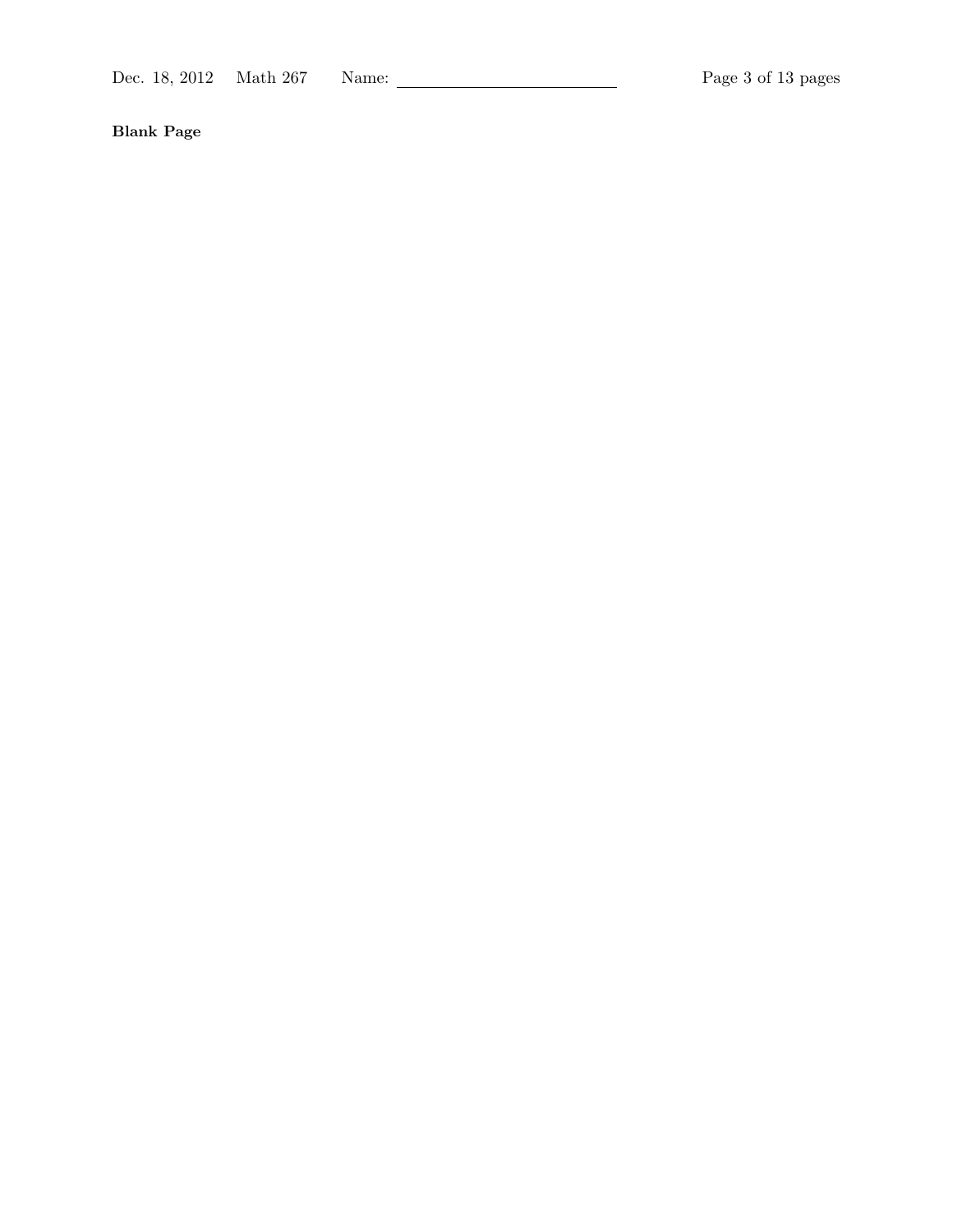**Problem 2.** [12 points] Find the solution  $u(x, t)$  of the wave equation:

$$
\begin{cases}\n u_{tt} = 4u_{xx}, & 0 < x < 3, \quad t > 0 \\
u(0, t) = u(3, t) = 0, & t \ge 0 \\
u(x, 0) = 5\sin\left(\frac{4\pi}{3}x\right), & 0 \le x \le 3 \\
u_t(x, 0) = 1, & 0 \le x \le 3\n\end{cases}
$$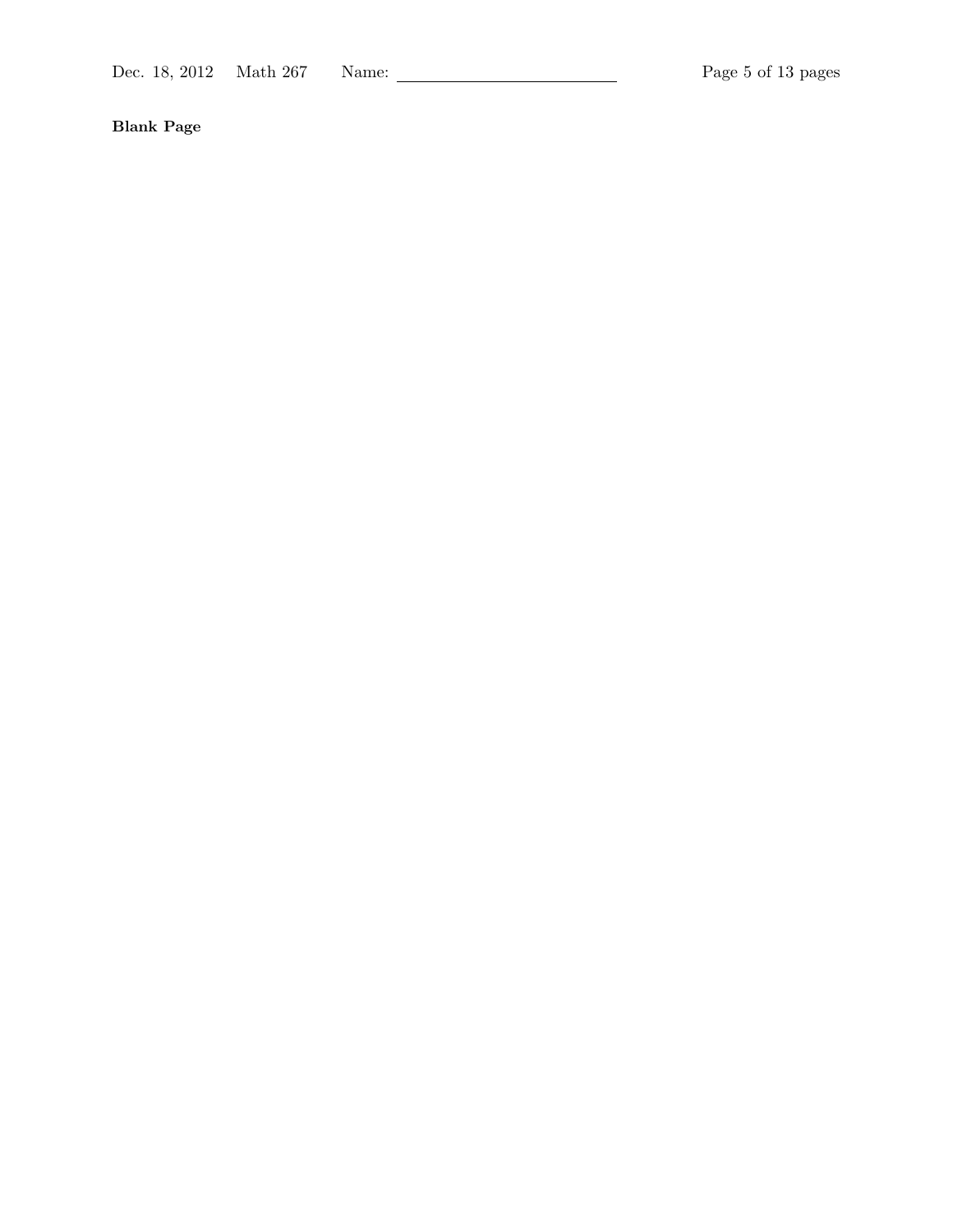Problem 3. [15 points]

(a) [5 points] Find the Fourier transform of

$$
f(t) = \frac{1}{9 + (t+1)^2}
$$

(b) [5 points] Find the inverse Fourier transform of

$$
\widehat{g}(\omega) = e^{i4\omega} \frac{2 + i\omega}{(1 + i\omega)(3 + i\omega)}
$$

(c) [5 points] Find the inverse Fourier transform of

$$
\widehat{h}(\omega)=\cos\left(\frac{\omega}{2}+1\right)
$$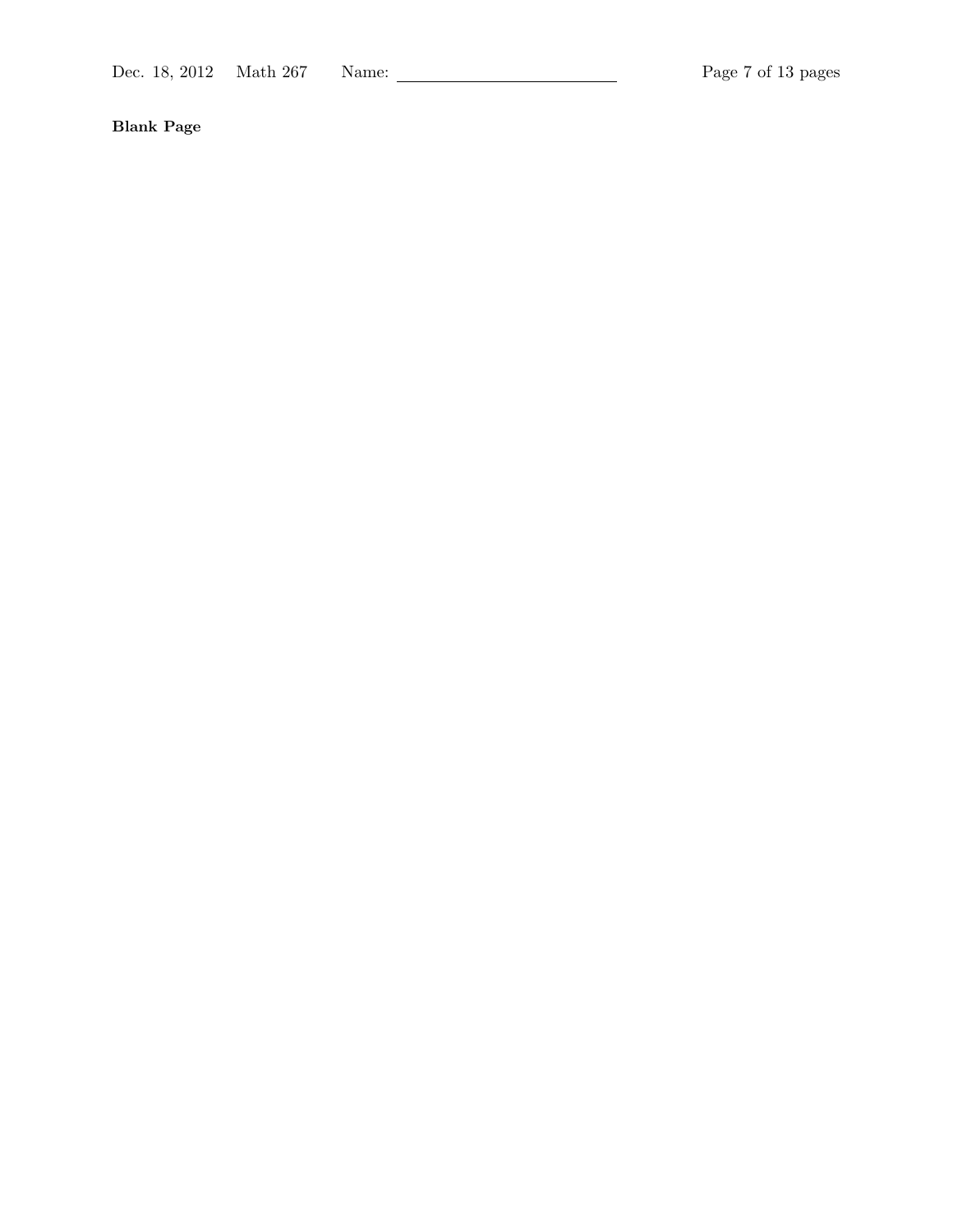# Problem 4. [12 points]

(a) [6 points] Find the discrete-time Fourier series coefficients of the periodic discrete-time signal

$$
x[n] = \sin\left(\frac{2\pi}{12}n\right)\cos\left(\frac{2\pi}{12}n\right)
$$

(b) [6 points] Compute the discrete convolution  $(f * g)[n]$ , where  $f[n] = u[n-3]$  and

$$
g[n] = \begin{cases} 1, & -3 \le n \le 3 \\ 0, & \text{otherwise} \end{cases}
$$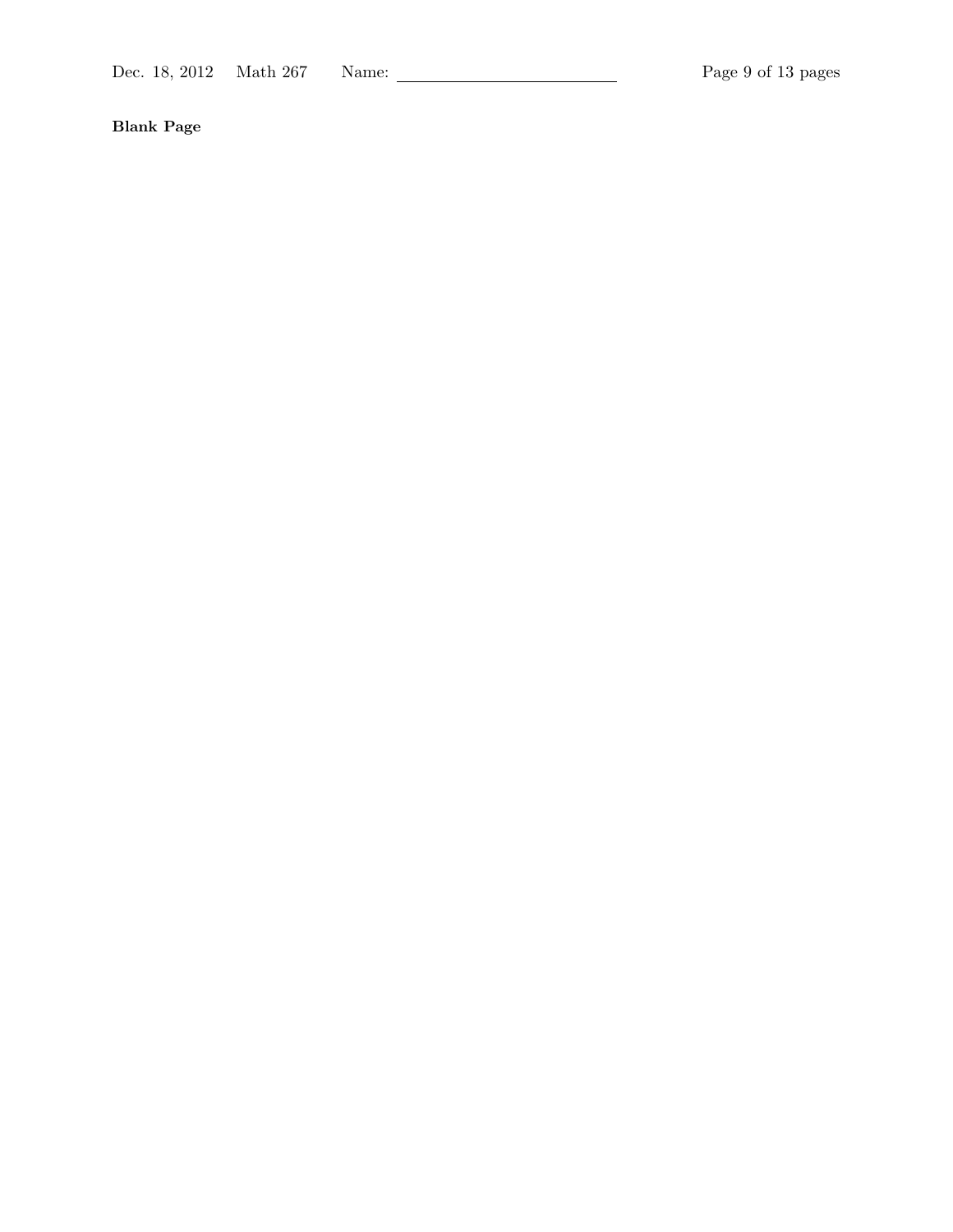# Problem 5. [12 points]

(a) [6 points] Find the inverse discrete-time Fourier transform of

$$
\widehat{x}(\omega) = \frac{e^{-i\omega}}{\left(1 - \frac{1}{3}e^{-i\omega}\right)^2}
$$

(b) [6 points] Compute the inverse z-transform of the following function with the given region of convergence

$$
H(z) = \frac{z}{z^2 - 7z + 12}; \qquad \textbf{ROC:} \quad 3 < |z| < 4
$$